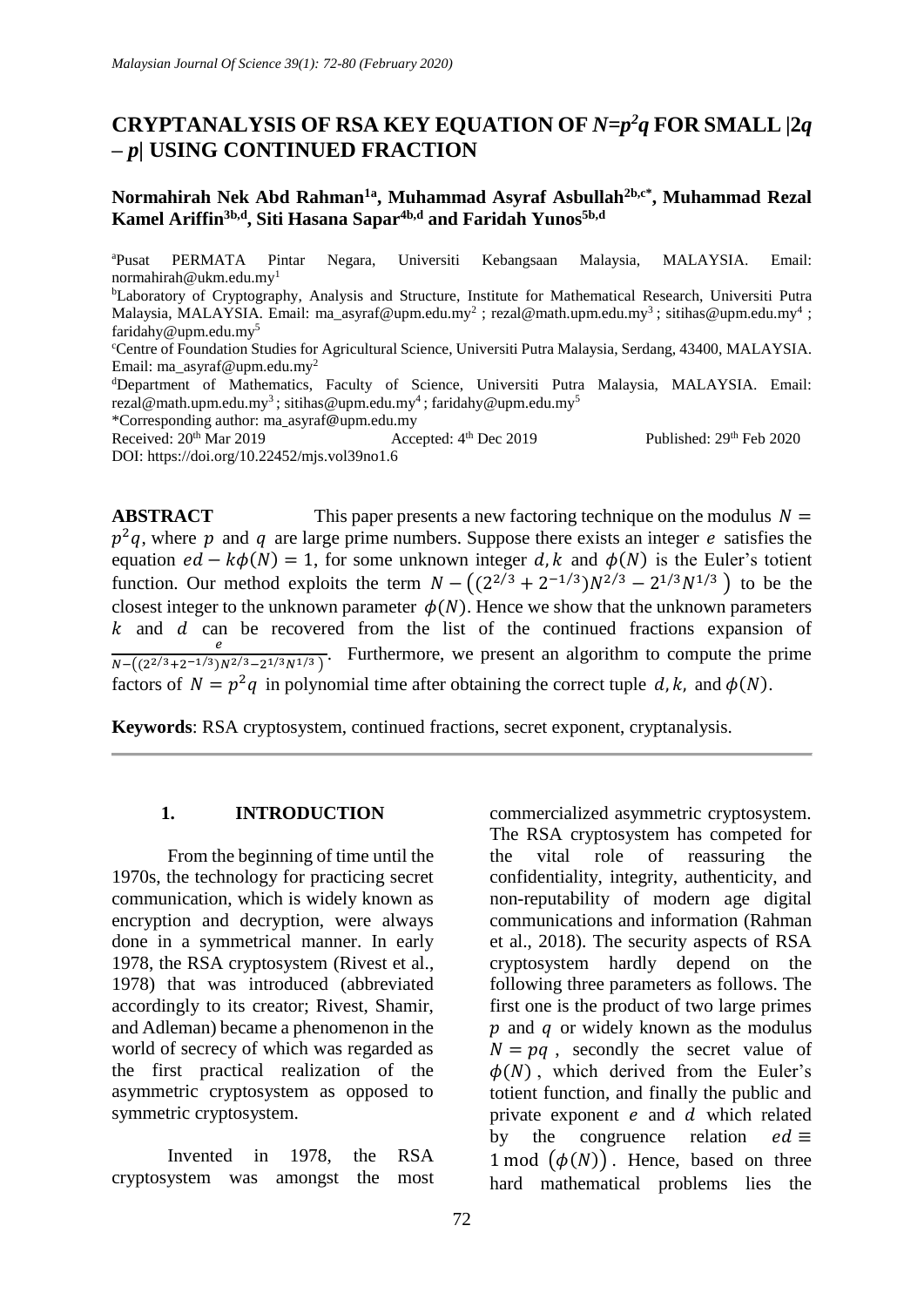difficulties in breaking the RSA cryptosystem (Abubakar et al., 2018). The first one is the integer factorization problem of  $N = pq$ . Multiplying the two primes to form an integer  $N$  is straightforward. However, determining the prime numbers primes  $p$  and  $q$  given  $N$  are impracticable because of the time it might take even using the fastest computers. Second, the eth root problem from  $C \equiv$  $M<sup>e</sup>$  (mod N) and the third one is to solve the Diophantine key equation  $ed$  –  $k\phi(N) = 1$  that contains three variables namely  $d, \phi(N)$  and k. There are several problems to consider on implementing RSA cryptosystem, which includes reducing the execution of encryption and/or decryption time (Abubakar et al., 2018). For example, if the secret exponent  $d$  is relatively small, then the RSA cryptosystem seems to have faster decryption process. However, the knowledge of secret exponent  $d$  will lead to the factorization of  $N$  in polynomial time.

In 1990, Wiener (1990) proved that RSA to be totally insecure if the secret exponent  $d < \frac{1}{2}$  $\frac{1}{3}N^{1/4}$ . Wiener was able to obtain the integer solutions through the continued fractions of  $\frac{e}{N}$  and eventually lead to factor the modulus  $N = pq$ . Next, Bunder and Tonien (2017) presents a new attack based on Wiener's approach upon the RSA cryptosystem using the mid-point technique and continued fractions. Furthering this, by using another proving technique, Asbullah and Ariffin (2019) proposed an extension of Wiener's work which RSA insecure when the secret exponent  $d < \frac{1}{2}$  $\frac{1}{2}N^{1/4}$ . Alternatively, de Weger (2002) proposed an attack to the RSA cryptosystem considering the generated modulus is resulted from multiplying two relatively near its respective prime factors. de Weger (2002) showed that, if the distance between  $p$  and q is relatively near, then  $N - 2\sqrt{N} + 1$  is

a good choice to be the closest integer to the unknown parameter to  $\phi(N)$  compared to *N*. Hence,  $\frac{k}{d}$  is recovered in polynomial time amongst the enumeration of the continued fractions  $\frac{e}{N-2\sqrt{N}+1}$ . Maitra and Sarkar (2010), on the other hand, using in a different setting, presented a situation of when  $p$  and  $2q$  are small when being subtracted. They used the term  $N -$ 3  $\frac{3}{\sqrt{2}}\sqrt{N}+1$  as a good approximation to  $\phi(N)$  instead of N. Hence, they proved that  $\frac{k}{l}$  can be recovered amongst the list of  $\boldsymbol{d}$ the continued fractions expansion of  $\boldsymbol{e}$  $N-\frac{3}{6}$  $\frac{e}{\sqrt{2}}$   $\sqrt{N+1}$ . Most of the time, the utilization of short secret exponent encounters a significant security drawback in varied instances of RSA.

Numerous cryptosystems, including variant designs of the RSA utilizing  $N =$  $p^2q$  to accomplish better throughput. One of the reasons is to improve the computational efficiency while keeping up the level of security. In 1998, Takagi (1998) showed that the decryption process is about three times faster than RSA cryptosystem using Chinese Remainder Theorem if they choose the 768-bit modulus  $p^2q$  for 256bit primes  $p$  and  $q$ . Later, Okamoto and Uchiyama (1998) presented a public key cryptosystem that is provably as secure as factoring a modulus of the form  $N = p^2 q$ . Alternatively, Mahad et al., (2017) presented efficient methods that manipulate the mathematical structure of the modulus to overcome Rabin cryptosystem decryption failure which was due to a fourto-one mapping scenario. Additionally, the design of Rabin cryptosystem (Asbullah & Ariffin, 2016) incorporating the hardness of factoring integer as its source of security which successfully eliminates the decryption failure of any variant of Rabinbased cryptosystem. Recently, the enhanced version of the cryptosystem Asbullah et al., 2018) was introduced which replace their original decryption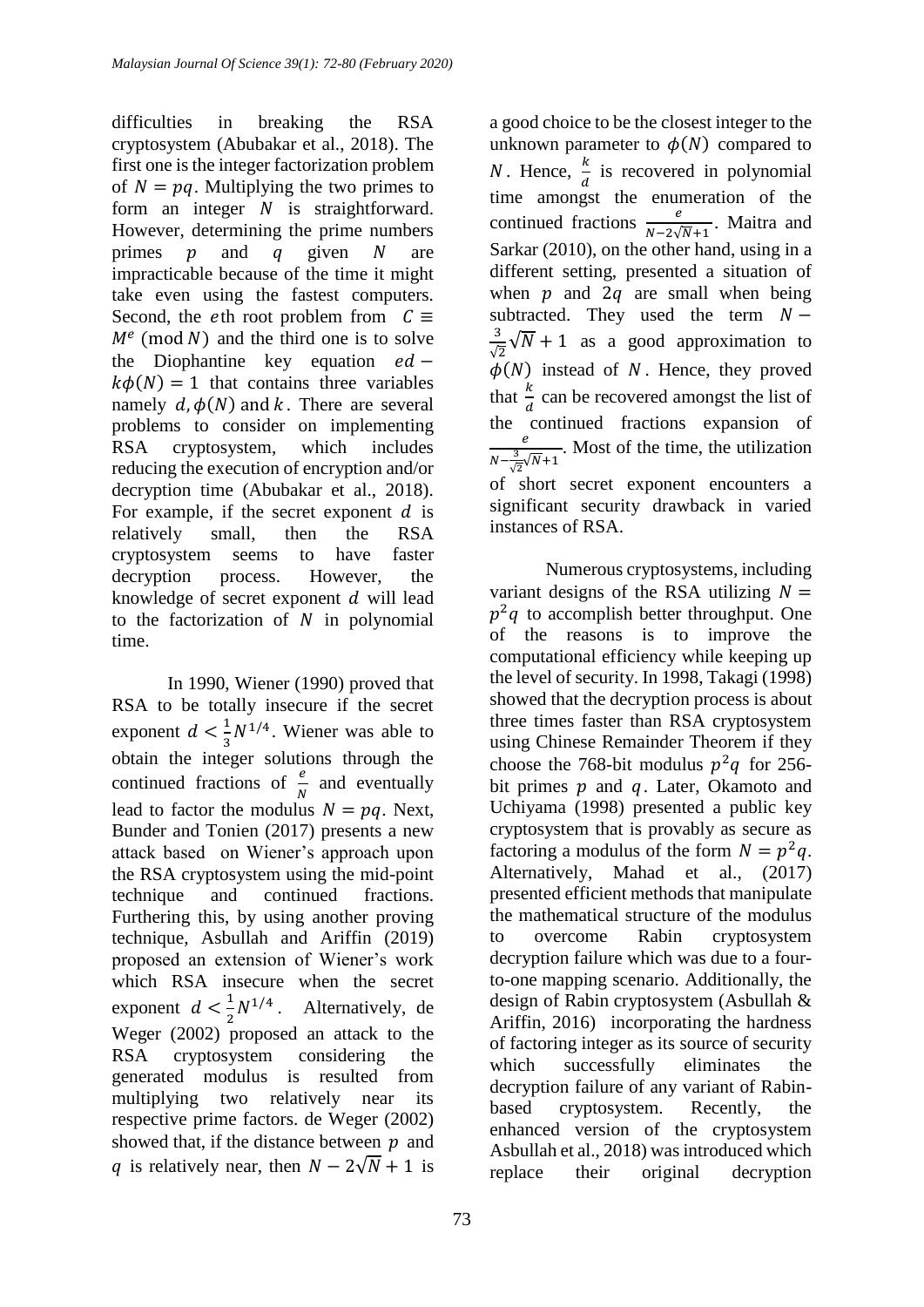mechanism with the Rabin decryption yet still retain the use of the modulus.

Motivated from de Weger's generalization attack (de Weger, 2002) and Maitra and Sarkar's attack (Maitra and Sarkar, 2010), a new attack on RSA-type modulus  $N = p^2q$  (Asbullah & Ariffin, 2015) was proposed by applying the term  $N - (2N^{2/3}N^{1/3})$  as a better choice of integer that closest to  $\phi(N)$  for solving unknown integer  $d, k$  implicitly from the equation  $ed - k\phi(N) = 1$ . Hence, they showed that  $\frac{k}{d}$  is one of the convergent of the continued fractions expansion of e  $\frac{e}{N-(2N^{2/3}-N^{1/3})}$  and able to determine, in polynomial time the prime factors of  $N =$  $p^2q$ . A more general result for factoring the modulus in form of  $N = p^r q$  for  $r \ge 2$ can be found in Nitaj & Rachidi (2015). In 2018, Rahman et al. (2018) extends the result of Asbullah & Ariffin (2015) to multiple moduli  $N_i = p_i^2 q_i$  for some integer  $i$ . Rahman et al. (2018) proves that solving a system of equations by combining the set of  $N_i = p_i^2 q_i$  and the approximation of  $\phi(N)$  from Asbullah & Ariffin (2015) lead to a successful factorization in polynomial time. In 2018, Bunder et.al (2018) proposed cryptanalytical results upon several variants of RSA, i.e. based on Lucas sequences, Gaussian integers, and elliptic curves. The common mathematical equation between those variants is the use of modified Euler's function in the form  $\phi(N) = (p^2 1$ )( $q<sup>2</sup> - 1$ ) and relates to the modified RSA variant key equation in the form  $ed +$  $k\Phi(N) = 1$ . The results in Bunder et al., (2018) was generalized later by Nitaj et al., (2018) where  $ex + y\phi(N) = 1$  for some unknown integer  $x$ ,  $y$ . Working in the same direction as Bunder et al., (2018) and Nitaj et al., (2018), recently Rahman et al., (2019) presents three different attacks on a generalized RSA key equation in the form of  $ex + y\phi(N) = 1$  where  $N = p^2q$ .

Our contribution: In this work, a new factoring technique on the integer of the form  $N = p^2q$ , by using the continued fractions expansion method is presented. We consider the difference between 2q and  $p$  is small instead of  $p$  and  $q$  is small as in Asbullah & Ariffin, (2015) . We prove that if we apply the term  $N - \left( \frac{2^{2}}{3} + \cdots \right)$  $2^{-1/3}$ ) $N^{2/3} - 2^{1/3} N^{1/3}$  as a good approximation of  $\phi(N)$  satisfies the key equation  $ed - k\phi(N) = 1$ , then  $\frac{k}{d}$  is one of the convergent of the continued fraction  $\overline{e}$  $N-((2^{2/3}+2^{-1/3})N^{2/3}-2^{1/3}N^{1/3})$  satisfy  $2p^{5/3}|2^{1/3}q^{1/3}-p^{1/3}|<\frac{1}{6}$  $\frac{1}{6}N^{\gamma}$  and  $\sigma <$  $1-\gamma$  $\frac{-r}{2}$ .

The layout of the paper is as follows. In Section 2, we begin with a brief review on continued fraction expansion and a very important theorem that will be used throughout the paper. In Section 3 we present our new cryptanalysis. Section 4 shows the factoring algorithm of the modulus  $N = p^2q$  together with an example. We summarized our work in Section 5.

#### **2. PRELIMINARIES**

In this section, we state the definition of continued fraction and a useful theorem that form the basis for this paper.

**Definition 2.1 (Continued fraction)** *Each rational number can be written as an expression of the form*

$$
x = a_0 + \cfrac{1}{a_1 + \cfrac{1}{\ddots + \cfrac{1}{a_n + \ddots}}}
$$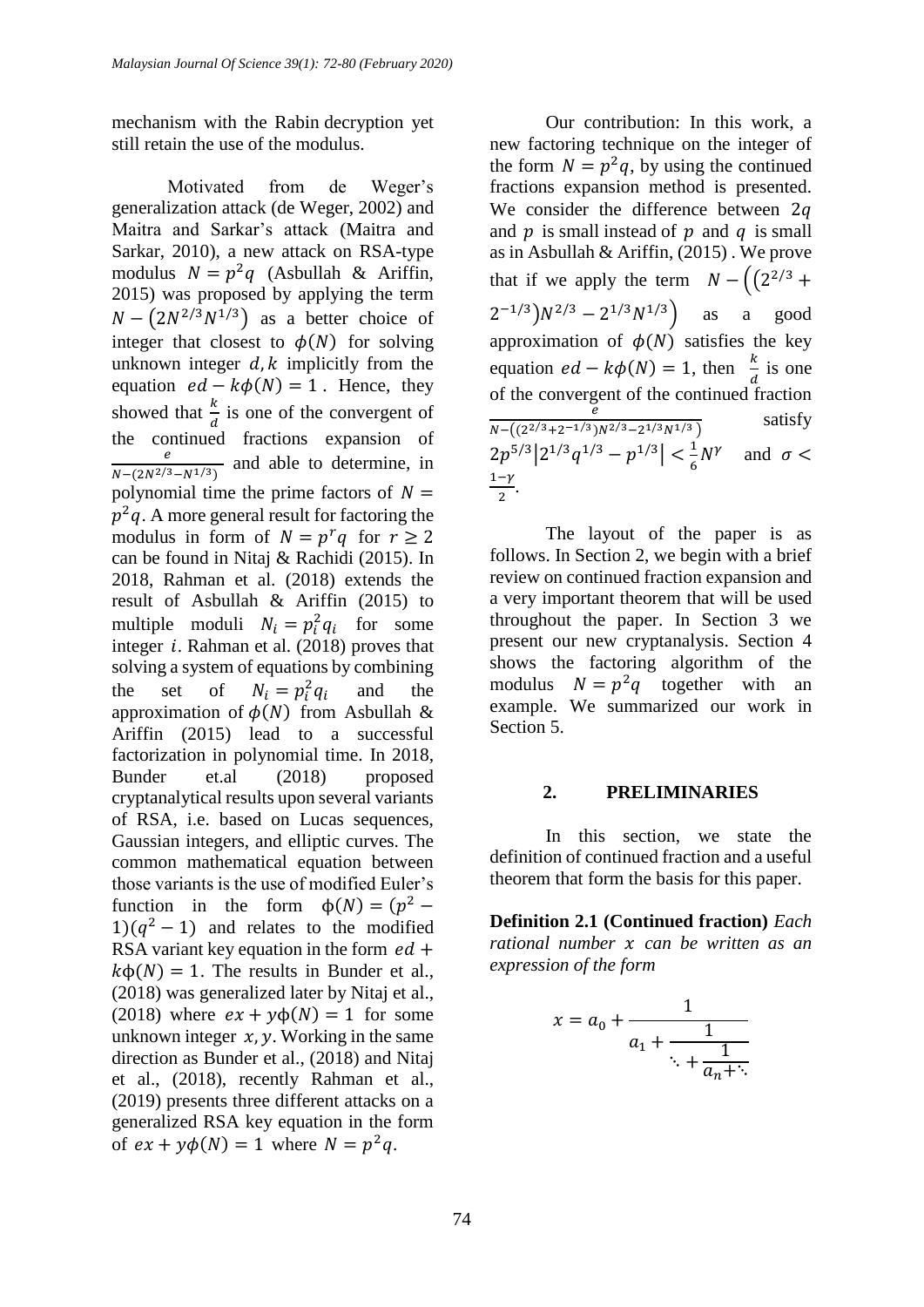A simple way to show the above expression is by the form  $x = [a_0, a_1, a_2, \ldots, a_n]$ . We define that the *i*<sup>th</sup> term from the list of the continued fraction to be  $[a_0, a_1, a_2, ..., a_i]$  for  $i \ge 0$ .

An important result on continued fractions that will be used is the following theorem.

**Theorem 2.1 (Legendre's Theorem (Hardy & Wright, 1965))** *Suppose is written in its continued fraction expansion*  $[a_0, a_1, a_2, \dots]$  *form. If y, z*  $\in \mathbb{Z}$  *and coprimes such that* 

$$
|x-\frac{y}{z}| < \frac{1}{2z^2}
$$

then  $\frac{y}{z}$  is a rational number amongst the continued fraction's convergent of x.

**Theorem 2.2** (Approximation of  $\phi(N)$  (Asbullah & Ariffin, 2015)) *Let*  $N = p^2q$  with  $q < p < 2q$  and  $\phi(N)$  is the Euler's Totient function for N. Then

$$
2N^{2/3}-N^{\frac{1}{3}}
$$

The Theorem 2.2 shows that  $N (2N^{2/3} - N^{\frac{1}{3}})$  is regarded as a better approximation to  $\phi(N)$  whenever the prime  $q$  closed to the prime  $p$ . While  $\phi(N)$  can be approximated better by the term  $N - ((2^{2/3} + 2^{-1/3})N^{2/3} 2^{1/3}N^{1/3}$  for the case of the prime  $p$  closed to the prime 2q.

## **3. RESULTS**

Throughout this work, we assume that the modulus  $N = p^2q$  is an RSA modulus where the bit-length of the primes p and q are in the same size (i.e.  $q < p <$  $2q$ ). In this section, we will introduce our new cryptanalysis. Based on Theorem 2.2 in Asbullah & Ariffin, (2015**)**, the term  $N - \left( \frac{2^{2/3} + 2^{-1/3}}{N^{2/3} - 2^{1/3} N^{1/3}} \right)$  is a better choice of integer that closest to  $\phi(N)$  satisfy the key equation  $ed$  –  $k\phi(N) = 1$ . Thus, the following results proves that the enumeration of the computed continued fraction  $\boldsymbol{e}$  $\frac{e}{N-\left((2^{2/3}+2^{-1/3})N^{2/3}-2^{1/3}N^{1/3}\right)}$  produced the desired unknown parameters  $k$  and  $d$ .

**Lemma 3.1** *Let*  $N = p^2q$  *and*  $\phi(N) = N - (p^2 + pq - p)$  *with*  $q < p < 2q$ . *Then,*  $|N-((2^{2/3}+2^{-1/3})N^{2/3}-2^{1/3}N^{1/3})-\phi(N)|<2p^{5/3}|2^{1/3}q^{1/3}-p^{1/3}|.$ 

**Proof**. Let  $N = p^2q$ . By using  $\phi(N) = p(p-1)(q-1) = N - (p^2 + pq - p)$ , we get

$$
\begin{aligned} &\left|N-\left((2^{2/3}+2^{-1/3})N^{2/3}-2^{\frac{1}{3}}N^{\frac{1}{3}}-\phi(N)\right)\right|\\ &=\left|p^2+pq-p-\left((2^{2/3}+2^{-1/3})N^{2/3}-2^{\frac{1}{3}}N^{\frac{1}{3}}\right)\right|\\ &=\left|p^2+pq-p-\left((2^{2/3}+2^{-1/3})(p^2q)^{2/3}-2^{\frac{1}{3}}(p^2q)^{\frac{1}{3}}\right)\right|\\ &=\left|2^{\frac{1}{3}}q^{\frac{1}{3}}-p^{\frac{1}{3}}\right|\cdot p^{2/3}\left(p+2^{\frac{1}{3}}p^{2/3}q^{\frac{1}{3}}-2^{-1/3}p^{1/3}q^{\frac{2}{3}}-1\right)\\ &<\left|2^{1/3}q^{1/3}-p^{1/3}\right|\cdot p^{2/3}\left(p+2^{1/3}p^{2/3}q^{1/3}\right) \end{aligned}
$$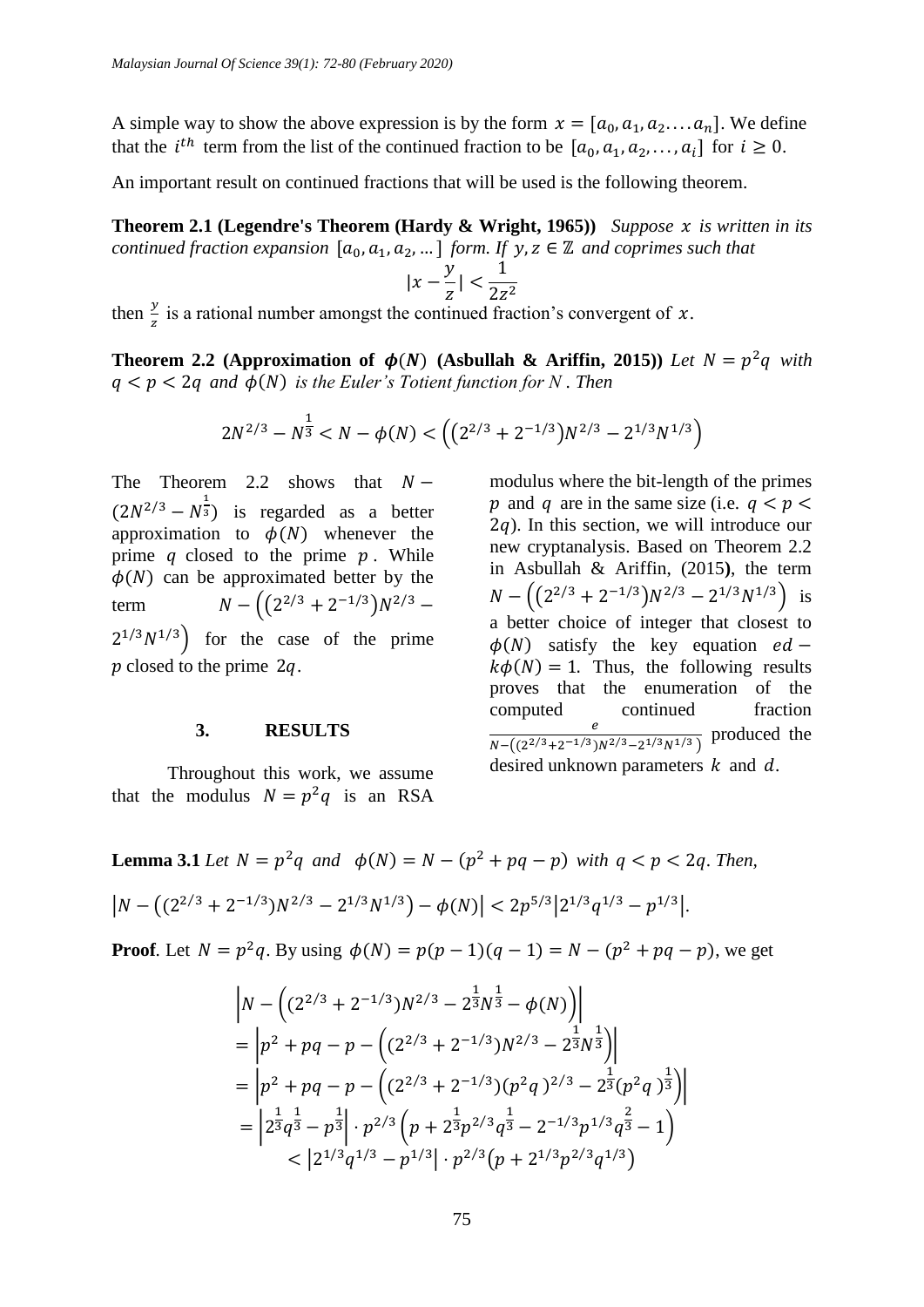$$
\langle \left| 2^{\frac{1}{3}} q^{\frac{1}{3}} - p^{\frac{1}{3}} \right| \cdot p^{2/3} \cdot 2p
$$
  
< 
$$
\langle 2p^{\frac{5}{3}} \left| 2^{\frac{1}{3}} q^{\frac{1}{3}} - p^{\frac{1}{3}} \right|
$$

Now we present our new cryptanalysis on the modulus of the form  $N = p^2q$  with  $q \leq p \leq$ 2q by using the continued fractions to solve for the unknown values  $k$  and  $d$ .

**Theorem 3.1.** Let  $N = p^2q$  with  $q < p < 2q$ . Let  $\Phi = (2^{2/3} + 2^{-1/3})N^{2/3} - 2^{1/3}N^{1/3}$ . *Let*  $1 < e < \phi(N) < N - \dot{\phi}$  *satisfy ed - k* $\phi(N) = 1$  *where*  $\phi(N)$ , *d and k are unknown integers.* Suppose  $\phi(N) > \frac{2}{3}$  $\frac{2}{3}N$  and  $N > 6d$ . Suppose  $2p^{5/3}|2^{1/3}q^{1/3} - p^{1/3}| < \frac{1}{6}$  $\frac{1}{6}N^{\gamma}$  and  $d = N^{\sigma}$ . If  $\sigma < \frac{1-\gamma}{2}$  $\frac{-\gamma}{2}$ , then  $\left| \frac{e}{N} \right|$  $\frac{e}{N-\Phi}-\frac{k}{d}$  $\left|\frac{k}{d}\right| < \frac{1}{2d}$  $\frac{1}{2d^2}$ .

**Proof.** We transform the equation  $ed - k\phi(N) = 1$  to  $ed - k(N - (p<sup>2</sup> + pq - p)) = 1$  $ed - k (N - (N - \phi(N))) = 1$  $ed - k(N - \Phi + \Phi - (N - \phi(N))) = 1$ 

And we rearrange,

$$
ed - k(N - \Phi) = 1 - k(N - \phi(N) - \Phi)
$$
 (1)

Observed on the left-hand side, divides (1) by  $d(N - \Phi)$ , we obtain the following inequalities.

$$
\left| \frac{e}{N - \phi} - \frac{k}{d} \right| = \left| \frac{e}{N - \phi} - \frac{e}{\phi(N)} + \frac{e}{\phi(N)} - \frac{k}{d} \right|
$$
  
\n
$$
\leq \left| \frac{e}{N - \phi} - \frac{e}{\phi(N)} \right| + \left| \frac{e}{\phi(N)} - \frac{k}{d} \right|
$$
  
\n
$$
\leq e \left| \frac{\phi(N) - (N - \phi)}{\phi(N)(N - \phi)} \right| + \left| \frac{ed + k\phi(N)}{\phi(N)d} \right|
$$
  
\n
$$
\leq e \left| \frac{(N - \phi) - \phi(N)}{\phi(N)(N - \phi)} \right| + \left| \frac{ed + k\phi(N)}{\phi(N)d} \right|
$$

Since  $e < N - \Phi$  and  $ed - k\phi(N) = 1$ , then we have

$$
\left|\frac{e}{N-\phi}-\frac{k}{d}\right|<\left|\frac{(N-\phi)-\phi(N)}{\phi(N)}\right|+\frac{1}{\phi(N)d}.
$$

By using Lemma 3.1 which  $2p^{5/3}|2^{1/3}q^{1/3}-p^{1/3}| < \frac{1}{6}$  $\frac{1}{6}N^{\gamma}, \phi(N) > \frac{2}{3}$  $\frac{2}{3}N$ ,  $N > 6d$  and  $d =$  $N^{\sigma}$ , we get

$$
\left|\frac{(N-\Phi)-\phi(N)}{\phi(N)}\right|+\frac{1}{\phi(N)d}<\frac{2p^{5/3}\left|2^{1/3}q^{1/3}-p^{1/3}\right|}{\phi(N)}+\frac{1}{\phi(N)d}
$$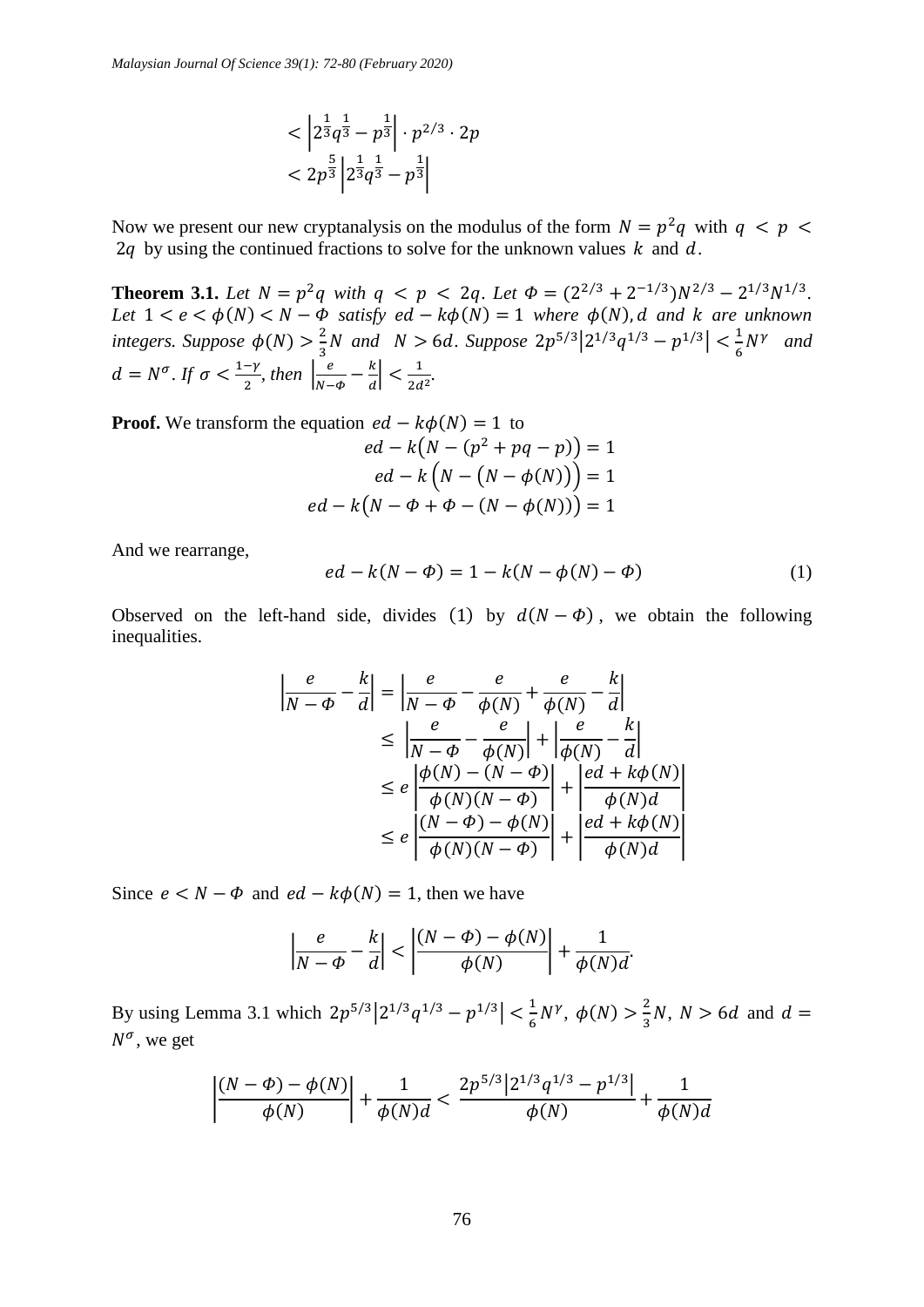

Obviously from the Theorem 2.1, it suffices to take  $\gamma - 1 < -2\sigma$ . Therefore, we obtain  $\sigma$  $1-\gamma$  $\frac{-r}{2}$ .

#### **4. FACTORING ALGORITHM**

Suppose we are given the tuple  $(N, e)$  which satisfy all condition of Theorem 3.1, then in this section we present the factoring algorithm of the modulus of the form  $N = p^2q$  and its proof of correctness. For completion, we also provide a numerical illustration of our result.

**Corollary 4.1** *The modulus*  $N = p^2q$ *can be factored in polynomial time if and are appeared amongst the enumeration of the continued fraction* 

expansion  
\n
$$
\left|\frac{e}{N-\left((2^{2/3}+2^{-1/3})N^{2/3}-2^{1/3}N^{1/3}\right)}\right|.
$$
\n*of*

**Proof.** From Theorem 3.1, suppose the unknown  $d$  and  $k$  have appeared amongst the enumeration once the computation of continued fraction  $\frac{e}{N}$  $N - \left( \frac{2^{2/3} + 2^{-1/3}}{N^{2/3} - 2^{1/3} N^{1/3}} \right)$ finished, then we have  $\frac{ed-1}{k} = \phi(N)$ . From Lemma 3.1, evidently,  $\phi(N)$  is a multiple of prime  $p$ . Therefore, by determining the  $gcd\left(\frac{ed-1}{l}\right)$  $\frac{k-1}{k}$ , N), we obtain the prime factor  $p$ . Hence we obtain the prime  $q$ .

Algorithm 1. Factoring algorithm of  $N = p^2q$ 

- 1. Determine all the list of the continued fraction  $\frac{e}{N-\left((2^{2/3}+2^{-1/3})N^{2/3}-2^{1/3}N^{1/3}\right)}$ .
- 2. For each convergent  $\frac{k}{d}$  of  $\frac{e}{N-\left((2^{2/3}+2^{-1/3})N^{2/3}-2^{1/3}N^{1/3}\right)}$ , compute  $\phi(N)=\frac{ed-1}{k}$  $\frac{k-1}{k}$ .
- 3. Calculate  $p' = \gcd\left(\frac{ed-1}{b}\right)$  $\frac{k-1}{k}, N$ )
- 4. For every odd integer p' such that  $1 < p' < N$ , compute  $q' = \frac{N}{p'^2}$ .
- 5. Return the prime factor  $p = p'$  and  $q = q'$ .

**Example 4.1** Suppose we are given  $N = 120148413337333$  and  $e = 55708935964259$ fulfils the condition as strictly dictated as in Theorem 3.1. Determine  $N - \left(\frac{2^{2}}{3} + \frac{1}{2^{2}}\right)$  $2^{-1/3}$ ) $N^{2/3} - 2^{1/3}N^{1/3}$  and compute  $\frac{e}{N - ((2^{2/3} + 2^{-1/3})N^{2/3} - 2^{1/3}N^{1/3})}$ . The candidates of  $\frac{k}{d}$ from the enumeration of the computed continued fraction expansion are as follows;

$$
\left[0,\frac{1}{2},\frac{6}{13},\frac{13}{28},\frac{19}{41},\frac{32}{69},\frac{83}{179},\frac{862}{1859},\frac{1807}{3897},\ldots\right]
$$

By applying the Step 2 in Algorithm 1, with the convergent  $\frac{83}{179}$ , we obtain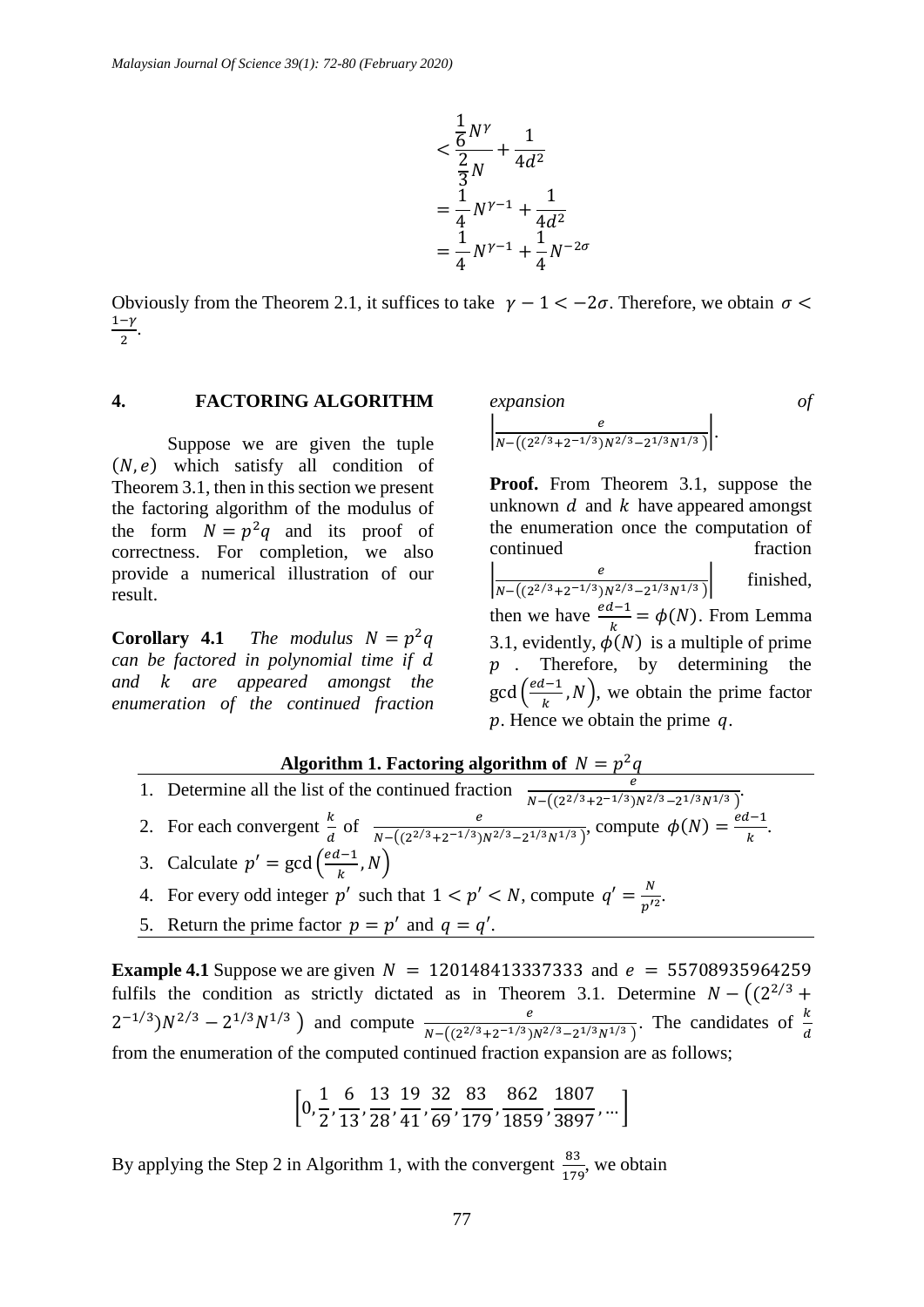$$
\phi(N)=\frac{\bigl((55708935964259)(179)-1\bigr)}{83}=120143367922920
$$

Hence, by computing gcd(120143367922920, 120148413337333), then we obtain 52511 which leads to the factorization of N since  $p = 52511$  and  $q = \frac{N}{p^2} = 43573$ .

## **5. CONCLUSIONS**

In conclusion, this paper presents new cryptanalysis of the modulus of type  $N = p^2 q$ . We prove that if we use the term  $N - ((2^{2/3} + 2^{-1/3})N^{2/3} - 2^{1/3}N^{1/3})$  as a good approximation of  $\phi(N)$  satisfy the key equation  $ed - k\phi(N) = 1$ , the unknown parameters  $k$  and  $d$  be recovered among the convergents of the continued fractions expansion e  $\frac{e}{N-\left((2^{2/3}+2^{-1/3})N^{2/3}-2^{1/3}N^{1/3}\right)}$  which enable one to obtained  $p$  and  $q$  in polynomial time. In addition, we also come up with new algorithm to factor  $N = p^2 q$  as we show in Algorithm 1. Observe that the results in this work only consider the balanced prime factors for the modulus where the bit-length of the primes  $p$  and  $q$  are in the same size (i.e.  $q < p < 2q$ ). In the future work, we aim to extend our result on factoring the modulus with unbalanced prime factors, which in general be defined as  $q < p < \delta q$ where  $\delta > 2$ . Remark that such type of modulus has a limited number of cryptanalytical from earlier and recent publications. Therefore, observed from the trend of publications related to factoring the modulus with unbalanced primes, there is an opportunity to further analysis and mathematical proves specifically using the continued fraction and its variants.

## **6. ACKNOWLEDGMENTS**

The present research was partially supported by the Putra Grant - Putra Young Initiative (IPM) -GP-IPM-2017-9519200.

## **7. REFERENCES**

- Abubakar, S.I., Ariffin, M.R.K., and Asbullah, M. A. (2018). A New Simultaneous Diophantine Attack Upon RSA Moduli  $N = pq$ . In Cryptology and Information Security Conference 2018 (p. 119).
- Asbullah, M. A. and Ariffin, M. R. K. (2015). New Attack on RSA with Modulus  $N = p^2 q$ Using Continued Fractions, Journal of Physics, vol. 622, pp.191–199.
- Asbullah, M. A. and Ariffin, M. R. K. (2016). Design of Rabinlike cryptosystem without decryption failure. *Malaysian Journal of Mathematical Sciences* **10 (S)** 1-18.
- Asbullah, M.A., Ariffin, M.R.K., and Mahad, Z. (2018). Enhanced AA<sup>β</sup> cryptosystem: The design. Proceedings of the 6th International Cryptology and Information Security Conference 2018, CRYPTOLOGY 2018, 94- 102.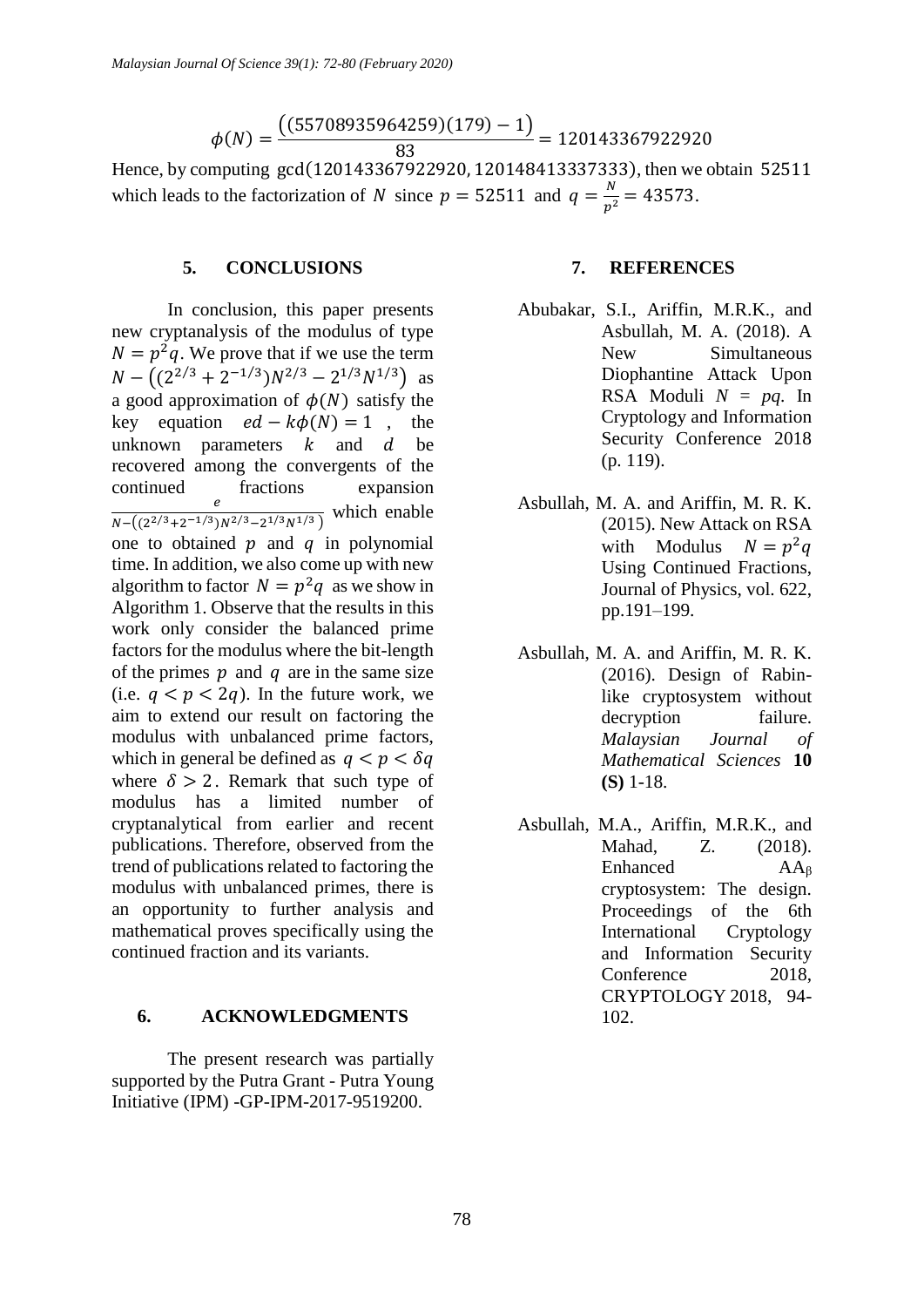- Asbullah, M. A. and Ariffin, M. R. K. (2019). Another Proof Of Wiener's Short Secret Exponent. Malaysian Journal of Science, MJS (1) 62-68.
- Bunder, M. W., & Tonien, J. (2017). A new attack on the RSA cryptosystem based on continued fractions. Malaysian Journal of Mathematical Sciences 11(S), August: 45 – 57
- Bunder, M., Nitaj, A., Susilo, W. & Tonien, J. (2018). Cryptanalysis of RSA-type cryptosystems based on Lucas sequences, Gaussian integers and elliptic curves. Journal of Information Security and Applications, 40 193-198.
- de Weger, B. (2002). Cryptanalysis of RSA with Small Prime Difference. Applicable Algebra in Engineering Communication and Computing, 13(1), 1728.
- Hardy, G and Wright, E. (1965). An Introduction to the Theory of Numbers. Oxford University Press, London.
- Mahad, Z., Asbullah, M.A., and Ariffin, M.R.K. (2017). Efficient methods to overcome Rabin cryptosystem decryption failure. Malaysian Journal of Mathematical Sciences, 11 (S2), 9-20.
- Nitaj, A., & Rachidi, T. (2015). New attacks on RSA with Moduli  $N = p<sup>r</sup>q$ . In International Conference on Codes, Cryptology, and

Information Security (pp. 352-360). Springer, Cham.

- Nitaj, A., Pan, Y., & Tonien, J. (2018). A Generalized Attack on Some Variants of the RSA Cryptosystem. In International Conference on Selected Areas in Cryptography (pp. 421- 433). Springer, Cham
- Okamoto, T. and Uchiyama, S. (1998). A New Public-Key Cryptosystem as Secure as Factoring. In International Conference on the Theory and Applications of Cryptographic Techniques, pages 308-318. Springer.
- Rahman, N.N.A., Ariffin, M.R.K., Asbullah, M.A. and Yunos, F. (2018). New Vulnerability on System of  $N_i = p_i^2 q_i$  Using Good Approximation of  $\varphi(N)$ . In Cryptology and Information Security Conference 2018 (p. 139).
- Rahman, N.N.A., Ariffin, M.R.K., and Asbullah, M.A. (2019). Successful Cryptanalysis upon a Generalized RSA Key Equation, ASM Science Journal, 12, Special Issue 1, 191-202.
- Rivest, R., Shamir, A., Adleman, L. (1978). A Method For Obtaining Digital Signatures and Public Key Cryptosystems. Communication of the ACM 21(2), vol. 21, No. 2, pp. 120-126.